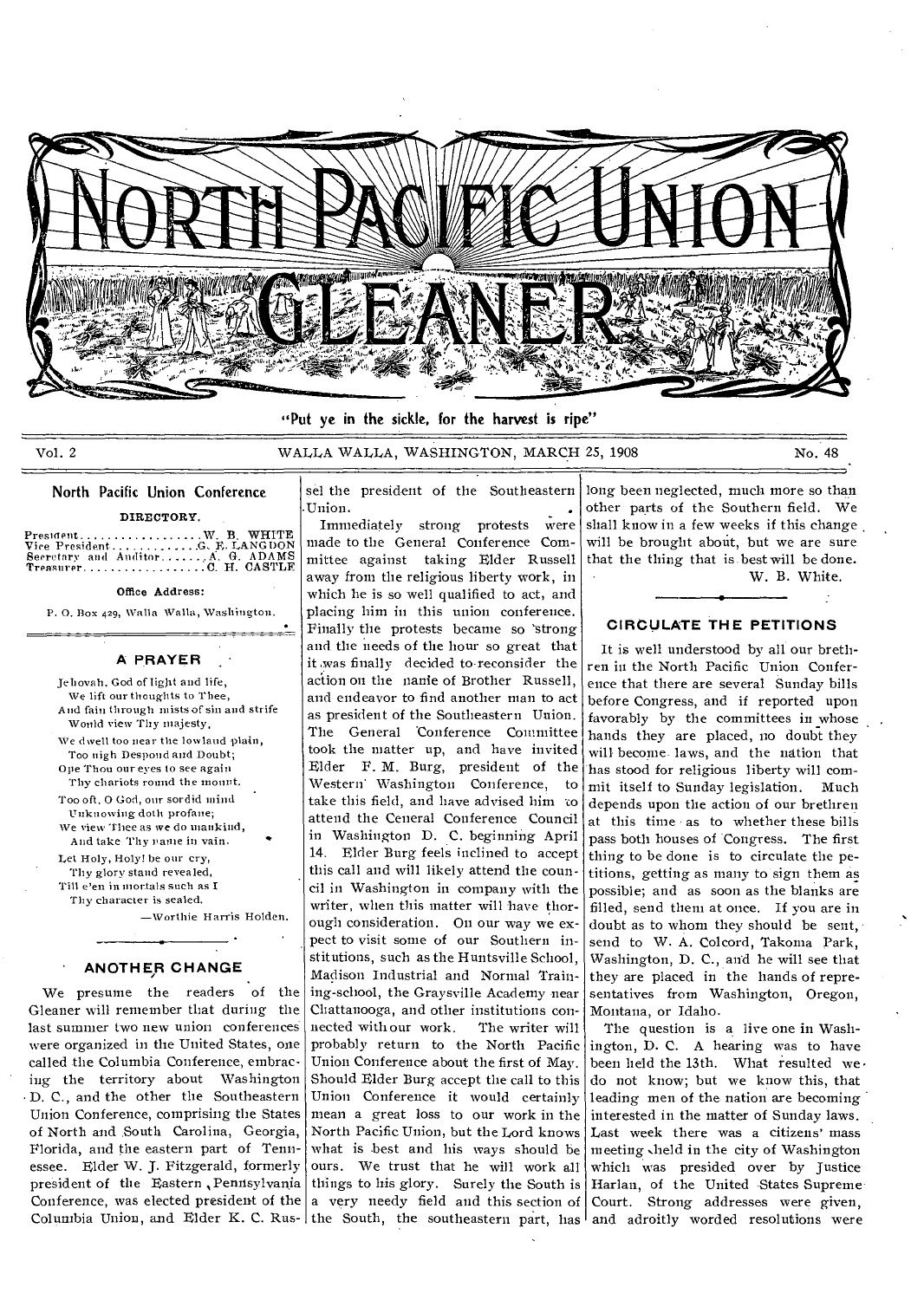passed urging that earnest efforts he exerted in favor of the bills. We can all see by this that there is no time to lose. We must be very active from this time on in placing our literature in the hands of all who will read.

A sixteen-page tract has been prepared entitled "Prohibition and Sunday Legislation: Two Important Issues before the People of the United States." This tract fully defines our position on the temperance question and Sunday legislation, and should have a wide circulation. First, let us become familiar with what it contains, then we can intelligently present it to others. The minds of the people everywhere are being agitated over the question of temperance, and many times we have been classed with saloon-keepers and- those who favor the liquor traffic; but this tract' so fully defines our position that whoever reads it will understand our position upon this great and important question.

A. J. Breed.

# **UPPER COLUMBIA CONFER-ENCE**

#### (Continued)

## VOUNG PROPIE'S SOCIIET

This department, with the churchschool and Sabbath-school departments, are all under the direct management of of Elder E. W. Catlin as superintendent and Sister Helen C. Conard as secretary. We have five societies, with a membership of 238. I am certain that when properly conducted this work is a great help to our young people and of much encouragement to parents and the church. A working society is the one Which brings the blessings. Some societies are supporting a worker in a foreign land. Others have different financial enterprises. The young people as a whole have started a fund from which to purchase a new young people's tabernacle in our conference.

## MEDICAL MISSIONARY WORK "

There are two sanitariums owned by the denomination in this territory. One is located at College Place, in the midst of the fertile valley of "Many Waters." Dr. I. A: Dunlap is superintendent, and Brother C. M. Christiansen is treasurer<br>and business manager. During this and business manager. term a new sanitarium building has been erected, and has had a good patronage. Patients have been successfully treated is big enough now to hold a big Chris- Cascade Mountains on the east, and the

during the past two years. There are now fourteen workers employed in the institution. The second sanitarium is situated in the famous Yakima Valley. It has been rented by its board of managers to Dr. F. M. Rossiter, and is conducted as a private enterprise. A line from the doctor reports 221 patients successfully treated during the past eleven months.

#### RELIGIOUS LIBERTY  $\mathbf{e}^{\mathbf{H}}$  , , , ,

This branch of our work is not receiving the attention that it should. We hope soon to have the work more fully organized. There seems to be no one in our conference at present who seems to have the burden of this work in particular. We are facing a situation in this country that requires no stretch of faith to realize that Revelation 13 is fast being fulfilled. While Russia has made a great change in granting religious freedom, and Rome's new mayor is a Jew, the New York Freeman Journal (Roman Catholic), in the country where we sing, "The land of the free," denounces the election of Signor Ernesto Nathan as "absurd, monstrous, anomalous, incredible"—"a most bitter and subtle enemy of the Catholic Church." Pemanists are speaking in the United States. They say "Protestants must be blind if they can not see that they have lost their country." Protestantism today has joined hands with Romanism. Hear Rev. Dr. Newman Smythe, of the First Congregational Church of New Haven: "Another age is at hand. The signs of it are written also across the failure of this Protestant age. Protestantism is losing mastery over the controling forces of modern life. It has lost the old authority of the church, and in its own families. It has lost the voice of authority also in the state."

"The Roman church was once as a strong cable, one end of which was bound to the Eternal Power; the other was fastened firmly to the whole mechanism of human life. It controlled the the world, and moved it whither it<br>would. In Protestantism, the rope on In Protestantism, the rope on its human end has frayed out into so many threads. It is like so many ramblings. A new age is coming—a coming Protestant Catholicism, to fulfil alike the ages of Roman absolutism and of Protestant individualism. It is the growth of a common Christian consciousness; no single church in existence lumbia on the north, the summit of the

tian man. This will be the real apostolic succession, likewise a greater spiritual authority and working control of the forces of life. These two churches have a vast deal in common; they may meet and match and complete each other; then the ages of papal absolutism and of Protestant individualism shall end in the new order in which Christianity shall find still greater fulfilment."—Literary Digest, Jan. 11, 1908. G. E. Langdon.

(To be continued)

# **WESTERN WASHINGTON CON-FERENCE**

Delegates to the North Pacific Union Conference, Assembled in Bien-Session—

Beloved Brethren and Fellow-workers: The Western Washington Conference. greets you in the Lord. We are one with you in the "blessed hope;" one with you in the faith which was once delivered to the saints; one with you in unquestioning confidence in the doctrines and tenets which constitute the reason for the existence of Seventh-day Adventists and for the work to which they are committed as a people; and one with you to give the everlasting gospel to all the world by every means and resource at our command, and in this generation.

The Western Washington Conference dates from the division of the North Pacific Conference at its annual session in Pôrtland, Ore., May 25, 1902; hence we are now in the sixth year of our operations as a conference. The first three years of our existence and work were in connection with the Pacific Union Conference, until the division of that body.at its session in Portland in the winter of 1906; since that time we have been a member of the body which is represented by the delegates here gathered. This report will therefore cover the time since the organization of the North Pacific Union Conference in February, 1906, a period of practically twenty-two months.

## AREA AND BOUNDARIES OF CONFERENCE

The territory embraced in the Western Washington Conference is all that part of Washington within the boundaries of Oregon on the south, British Co-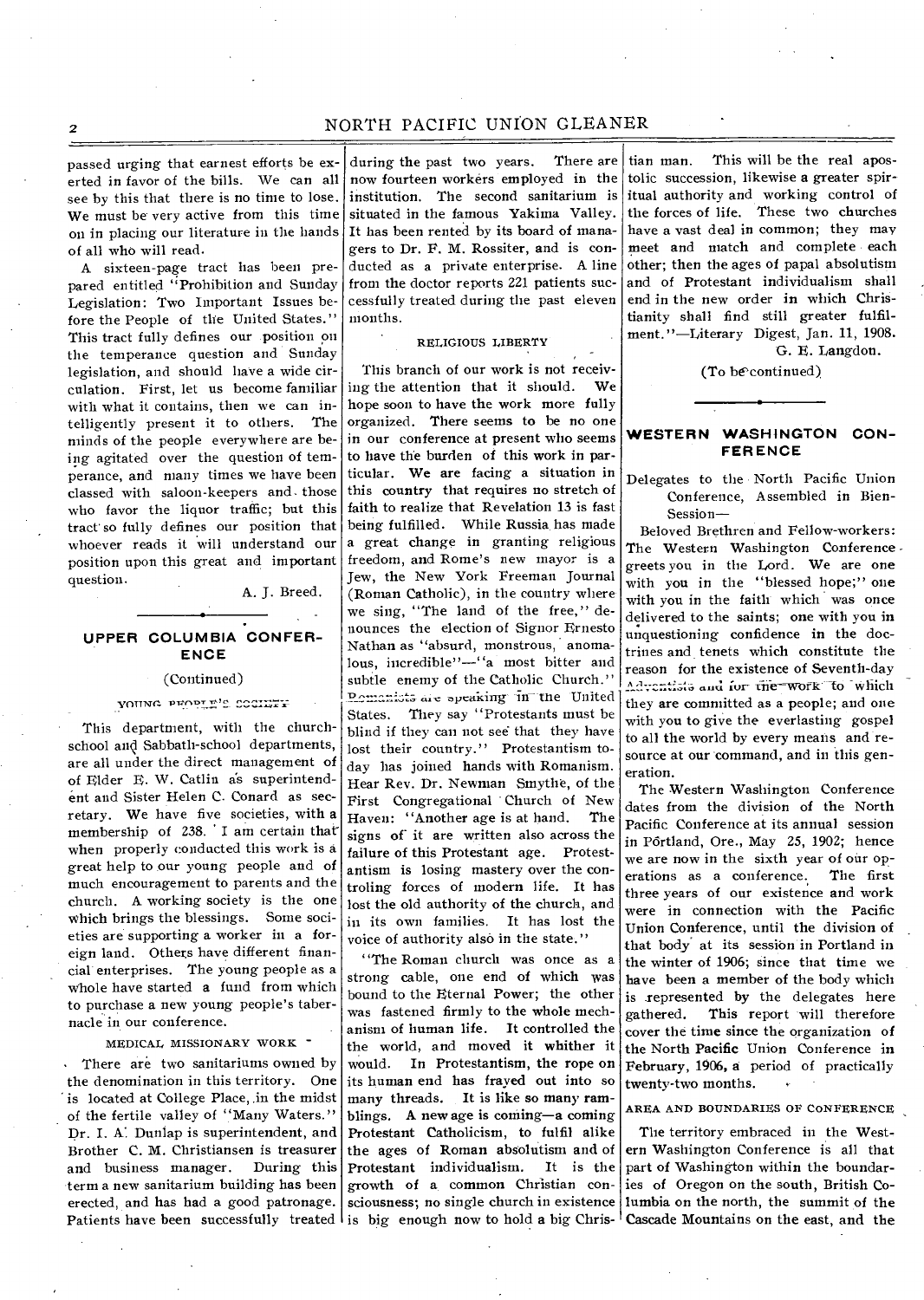an area of 24,552 square miles.

## POPULATION

The population of this portion of the state aggregates about one-half million, including large numbers of other nationalities than our own, especially of the Scandinavians and Germans: Of the Scandinavians there are about 50,000 Swedes and about the same number of Danish-Norwegians, making this conference an especially promising field for prosecuting our work among these peoples.

Being on the coast; Western Washington becomes the gateway to the great Orient, and hence our larger cities, as seaport towns, have a cosmopolitan population, making them most fruitful fields for missionary operations.

## CITIES AND TOWNS

Of these there is a large number in our territory. The seaport and larger cities are: Seattle, 240,000; Tacoma, 80,000; Bellingham, 30,000; Everett, 25,000; Aberdeen, 15,000; South Bend, 10,000. In each of these places, except the last-named town, our work is represented by an organized church. We think that Seattle should have more than passing mention in this connection, for the reason that in the nature of the case this city will always be in more than an ordinary sense a fruitful field for carrying on the work in which we are engaged. Seattle is having a phenomenal growth; and, though there has been of late something of a "boom" there, the situation of the city, located on one of the best—if, indeed, at all second to any—harbors on the coast, and on the highway of commerce between the United States and the great transpacific regions and also Alaska, gives it a prospect for growth and prominence which other cities less favorably<br>located naturally envy. Seattle and located naturally envy. Tacoma should have larger plans effected for the prosecution of our work within them, as well as for a better representation of this cause in church facilities and institutions.

#### CLIMATE, TOPOGRAPHY, AND INDUS-**TRIES**

If all were written under these headings that might be—and that could not do else than arouse your greatest interest—more space and time would be required than would be consistent with the demands and aims of this meeting;

Pacific Ocean on the west, containing hence we pass these features by inviting you to "come and see." It is hard to pass the topography of our interesting part of the field without at least a mention of the pride of Seattle, Mt. Rainier.

## MEMBERSHIP OF CONFERENCE

Our membership consists of 39 churches, with an aggregate membership of 1,494, which is an encouraging gain over the membership .at the time of our organization five years ago. Within the time covered by this sketch there have been 7 churches organized and added to the conference. Of the 39 churches, 3 are Scandinavian, with a membership of 86. We have 58 Sabbath-schools, with an aggregate membership of 1,646.

## CHURCH BUILDINGS

In all there are 19 church buildings in the conference, representing a value of about \$28,350. In a number of cases, church-school rooms are connected with the church building, either in the basement or in an annex.

F. M. Burg.

(To be continued)

#### **MEADOWGLADE INSTITUTE**

According to appointment, an institute for the training of those who are planning to enter the field with the printed page was held at the Meadowglade school February 24 to March 14. The attitude of the students toward this work has quite materially changed at this place, as well as at all the other schools we have visited. Only three or four entered the field from the above school last year, but the Lord richly blessed the efforts of these few, and they came back, like Caleb and Joshua, with a good report. This faithful little band had kept the canvassing work a live question throughout the year. They acted their part so well that when the institute opened and we asked for the names of those who desired to attend, fifty responded. This was far beyond our brightest hopes. All will not enter the field, as quite a large number of them are too young, and others have to spend their vacation at home; yet their manifest desire to attend the institute showed their interest in the work, and I believe that many of them who call not now enter the field will soon be out carrying this message to others. Brother Sample, manager of the Pa-mentioned. cific Press Branch at Portland, was pres-

ent a part of the time and rendered valuable assistance.

Tuesday, March 10, was given to field work. Our class divided into three companies, and canvassed the surrounding country. The Lord blessed our efforts richly, and all returned to the school with a testimony of courage on their lips, and with a stronger determination than ever before to do their part in this closing work.

Let us pray that God -will guide and protect these dear young people as they take up work in the great harvest field. Carl E. Weaks.

## **SHALL WE REMEMBER THE ORPHANS AND AGED?**

The time is very near at hand when there is to be another offering taken for the support of the poor aged people and the orphans in our midst. The time is Sabbath, April 4, and our brethren throughout the North Pacific Union Conference will remember that only one offering a year is taken for this work. The.money given last spring has been well expended as-means of relief in many cases in the Union. We trust our people will remember this date and give liberally to help the orphans and aged among us.

Each conference will retain the funds raised, and will expend its funds within its own borders. This is according to an action taken by the Union Conference at its last session at College Place,Wash. No doubt there are many. throughout our borders that should have some assistance. We know of quite a number that even now need help, and we hope our conferences and churches will do all they can to raise a good liberal fund for this purpose. We trust our church elders will do all that is possible to work this matter up in their churches and companies. We are told in the Scriptures that "he that giveth to the poor, lendeth to the Lord," and that the Lord will repay him again. We are told further that the poor we have always with; and it is a blessing that the poor are with us, as it develops in us, if we are liberal to them, the traits that should be seen in our lives and characters.

Let us remember April 4, and do what we can to assist these classes above

W. B. White.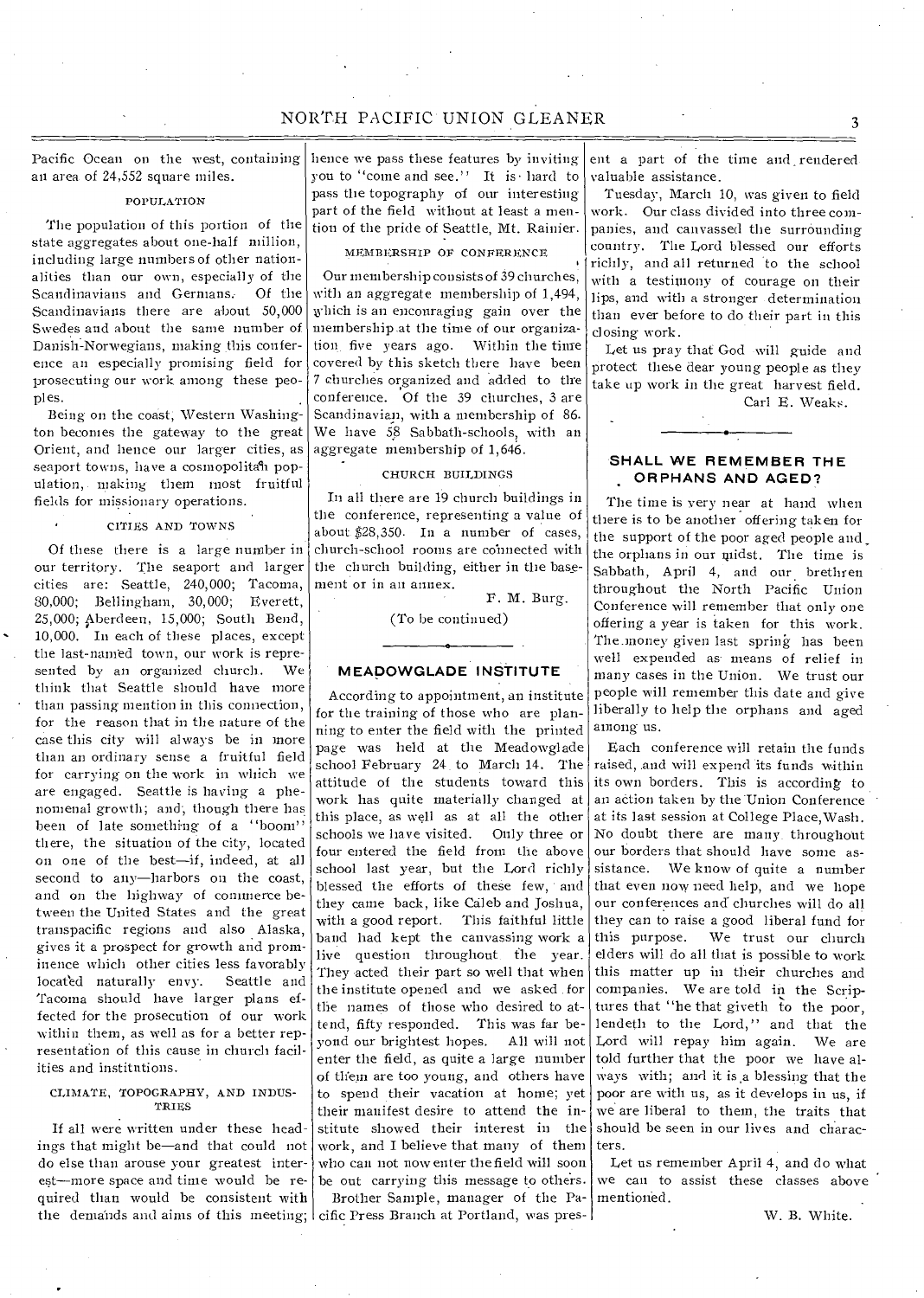March 5th we began meetings in the church at Stevensville with a fair attendance. Our congregations have ranged from fifty to one hundred and twentyfive. There was a good spirit and some interest from the start.. The Lord gave freedom in presenting his word and souls were awakened. The church was refreshed and strengthened and a good work done by way of seed sowing.

Six united with the church the last Sabbath of the meeting and one other good soul came out fully and confessed Christ, but was not able to attend the last meeting on account of sickness and so did not come into the church at that time.

The last Sabbath was a good. day. The Lord came very near as the sacredness of the Lord's Sabbath and the Lord's tithe were dwelt upon, and it -was shown that they were equally a test of loyalty to God. - Confessions were made and. promises to God that we would be faithful to God in these matters in the future. The Lord came in by his Spirit and witnessed to our consecration.

\$145 was raised on the \$150,000 fund, five dollars on the tent fund, and six<br>subscriptions were taken for the subscriptions were  $\int_{\mathbf{r}}$  $\sin \theta$ Gleaner. The meetings closed Sabbath afternoon, the 14th, with a shout of victory in the camp.

We- are now at Victor and to-morrow we go to Hamilton for a missionary rally. We hope to visit several of our largest churches the coming week and are expecting victory in the Lord. Brethren pray for us.

R. D. Quinn, J. C. Foster.

# **WESTERN WASHINGTON SOUTH TACOMA**

After coming home from the Union Conference meeting held at College Place, Wash., the writer in connection with Elder Stone, began working in South Tacoma. We have had our meetings in the Tabernacle belonging to the conference, three times a week. The work here is making slow but steady progress. We find here and there souls who are hungering for the bread of life. The meetings have -been well attended when the weather has not interfered, and good attention has been given to the word spoken. Some fruit help in giving to the general needs,

Teacher, which I carry with me from house to house, is meat in due season for hungry souls.

Some are planning on being baptised when the weather gets warmer, and we hope soon to see others make their decision. I feel confident that much fruit will be the result of the seed sown here although. it may not appear at this time.

May God sustain you and me with that blessing of consecration, to be coworkers with him to share of his spirit in its fullness, that we may love him and his service above all things.

Hoping to have the prayers of God's people for the work among the Scandinavians of this conference, I remain,

Yours in the Master's service,

Adolph Johnson.

# **SNOHOMISH**

The Snohomish church has a membership of twenty-eight and the Sabbath-<br>school a membership of fifty. Our school a membership of fifty. church-school has now nine pupils.- The church and school building is worth about \$1000.

We have a prayer meeting and missionary society meeting once 'a week spiritually the church is in a good condition. Recently we bought 1000 copies of the late tract on religious liberty andare circulating them. We secured ninety-four signers to the religious liberty petition and are planning to get some more.

In the past two weeks at least two souls have taken their stand for the truth, and there are four others very near the kingdom, one of whom has partly committed himself to the keeping of the Sabbath.

We have several youth planning to attend our intermediate schools this coming winter, and one who may go to College Place.

The brothers and sisters are talking camp-meeting and the school children are piecing quilts for the industrial exhibit. We hope to have a good representation at camp-meeting.

has been seen. To the Lord be the knowing "that he that soweth bounti- had some precious seasons seeking God We have just gotten our seats for the church partly done and are planning other improvements, such as a fence, a carpet, clearing and leveling of the grounds, etc. Though the brethren are heavily burdened financially, we do not mean to let that restrict us if we can

**MONTANA praise.** I find that the Family Bible fully shall reap bountifully, and he that watereth shall be watered also himself."

Our testimony is that we are of good courage, that we are pressing on, that we are praying for the whole church of God that we may he delivered from the snare of the evil one, and we are praying steadfastly for the conversion of souls.

Yours in hope and in service,

Faith Burch, Church Clerk.

The work of the Lord is onward here in Snohomish. Since my last report three more souls have decided to obey the truth. Others are convinced. Some of these have given up tobacco, others still are almost persuaded. Our missionary society and prayer meetings are attended by some of the church who come several miles in the evening, and all have a testimony to bear which is encouraging. We \_ask the prayers of God's people for the work here.

\Vin. Boynton.

# **WESTERN OREGON FALLS CITY**

ine writer came to Falls City six weeks ago, and has been working in this place and vicinity.

BRIDGEPORT

I first began work at a place called Bridgeport, three miles below here. I tried to procure the church at that place, as it was not being used. The pastor, who resides at Dallas, not 'only refused the use of the church, but forbade me visiting any of the homes in that community and from distributing literature, stating "it was his territory, and no other person had any right in his territory." To be sure, I spent some time visiting, holding Bible-readings, and distributing Signs, tracts, etc. There are a few interested ones, with whom I am still working.

#### BLACKROCK

This place is five miles above Falls City. 'Here I obtained the use of the schoolhouse, and began public meetings. The interest grew as I presented the prophecies, and some began to express themselves as to their convictions.

Elder J. M. Cole visited Falls City, after an urgent appeal for a few days' help, and decided to stay a week. We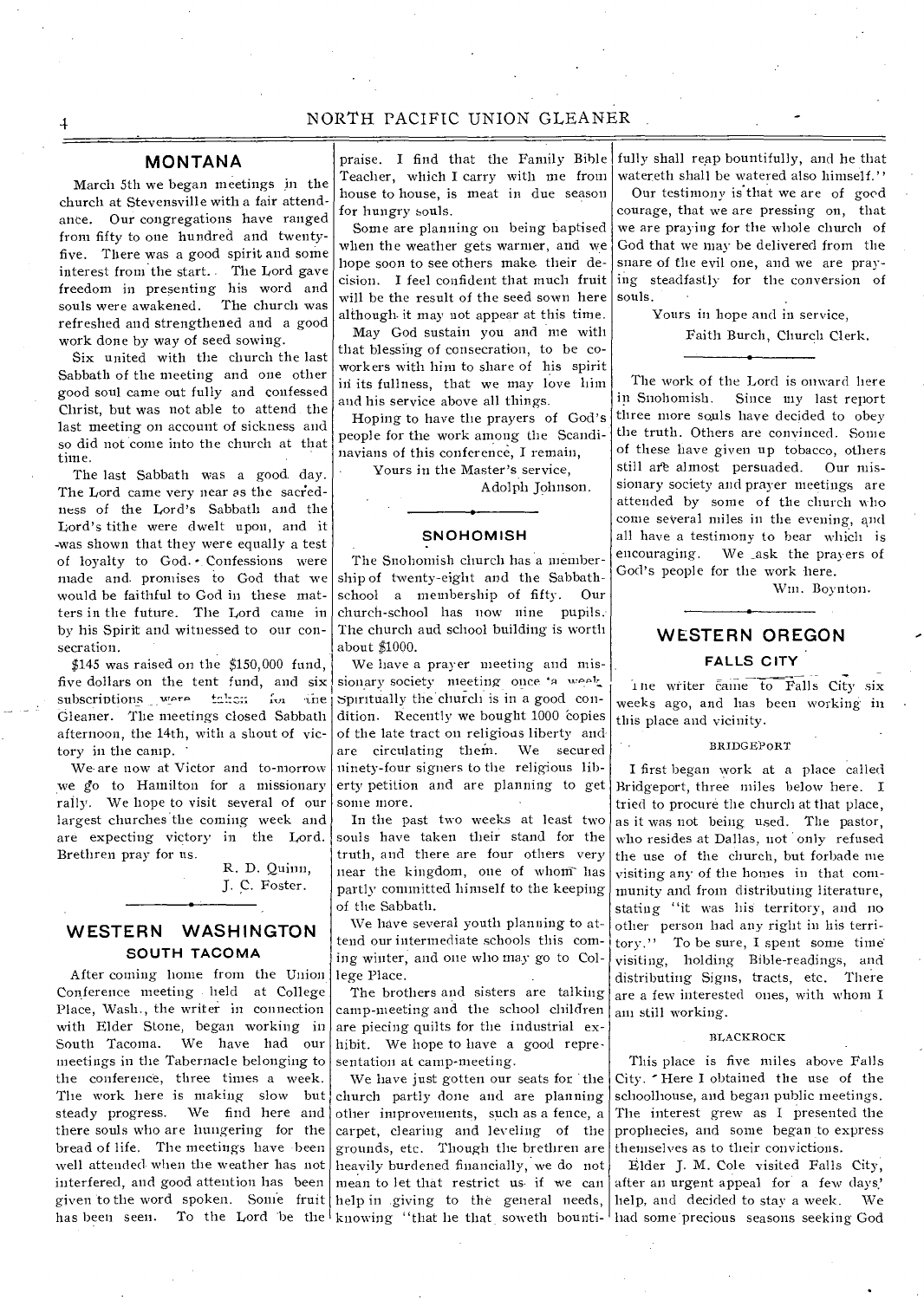this fund to the Upper Columbia Tract

in lonely places, where only he who has promised never to leave or forsake Society, College Place, Wash. us could hear. Also, in the homes of the people we had much of the Lord's blessing.

The meetings grew better and better, and I greatly appreciated the associations and labor of Elder Cole. ber are convinced of the truth and are under deep conviction. At least four have taken a stand to obey all God's commandments. While we rejoice to see these, we are hopeful of others.

I am holding two public meetings each week at Falls City and -two at Blackrock. I am also using forty Signs and scores of our message-filled tracts along with the meetings, Bible-readings, and house-to-house work. I am of good courage in the Lord and in the consummation of our hopes.

Pray for the work in these places. . G. W. Pettit.

# **UPPER COLUMBIA COLLEGE DEBT**

Plans were well laid and nearly completed to free Walla Walla College from debt by the middle of January this year. Owing to the crisis in financial matters our hopes were not quite realized. There still remains \$3,000 to be raised. Our conference has been asked to assume the responsibility of raising \$1,000 of this amount. Other conferences will take the remainder of the amount. It is now hoped that by July 1 the whole sum will be raised. I believe our portion can easily be raised by that time. We don't need to put our "shoulder to the wheel" either—just "one hand to the wheel" will tell the story. Will you take hold now and help in this grand undertaking?

We have no debt in the conference to be raised, and the Lord is prospering every department of the work. We have finished our portion of the \$150,000 fund some time ago. There is nothing to prevent our taking up this work and carrying it through by the time set, which is July 1.

The amount received up to March 15 is \$260.

| Elder F. D. Starr   | $\sim$ |  |  | \$500 |  |
|---------------------|--------|--|--|-------|--|
| John Shoeneweld     |        |  |  | 20 00 |  |
| Mrs. P. F. Schnabel |        |  |  | 1000  |  |
|                     |        |  |  |       |  |

of this fund from week to week and help somewhat interested. We ask the Who will be the next? Keep watch

G. E. Langdon.

## **ECHO, OREGON**

We arrived here the 6th of March, and were met by Brother and Sister Raley, who live about two and a half miles from town, •and taken to their home, where everything they have seems to be ours. We spent the Sabbath-with them, Sister Fulford, who lives at Echo, being with us.

Sunday Brother Raley's folk took us for a drive out to Hermiston, going around by the great dam being built by the government about four miles from this place. We were much interested in this immense project for making the "desert blossom as the rose." The dam,.we were told, would be ninety feet high when completed, and fifty feet wide at the top, and nearly a mile long. We were told that the water in the reservoir would cover 85,000 acres, and would be eighty-five feet deep at the dam. The water is now running into the reservoir and can soon be used on some of the land.

As I saw the possibilities for the desert lands around Hermiston, and how people become absorbed in temporal things to the exclusion of eternal things, I became the more interested in my mission to this place, $-$ to make people acquainted with the life-giving stream flowing from Calvary's mountain, that the briers and thorns of the natural heart might give way to the fragrant truths of the third angel's message, the fallow ground of the heart be broken there.'

We called on Brother J. Pelmulder and wife, with three little ones, living at Hermiston. Brother Henry Pelmulder and wife were out in the country, and we did not get to see them.

Monday morning Brother Raley, myself, and wife came to Echo to look for a place to hold meetings. We secured the Odd Fellows' Hall, and appointed a meeting for Tuesday night. There were not many out, but the next night there were more, and the next still more. We have now been holding meetings a week, with an average attendance of like the building of the ship Pitcairn a about thirty. Quite a number have few years ago. I speak of that because attended every night and seem to be it was my first experience in missionary it all you can. Send in your offering to prayers of the Gleaner readers for these privilege at that time to see how even

souls who are called upon to make decisions for eternity.

Brother Raley's folks kindly asked us to live with them during our stay here, but we thought we could handle the<br>work better here in town. We have work better here in town. never lost our relish for farm life; and after spending so much time in Alaska, where if you go any place you have to walk or take a boat, it was a great temptation to us to accept an invitation to live on a farm awhile, with a horse to drive, cows to milk, hay to haul, etc.

Brother J. Pelmulder and family came over to Brother Raley's for a visit, and were with us the first two nights of • our meeting.

A. M. Dart.

# **THE SABBATH SCHOOL SABBATH SCHOOL EXPENSES NO. 2**

At the close of my little article in the last week's Gleaner I expressed the belief that there are principles involved in this question which are above all considerations of mere money, even principles of character development. Let us notice briefly some of these things.

up, and the Rose of Sharon planted It seem to me that the most logical What is the condition that has occasioned the greatest foreboding in this denomination in recent years? Is it not the decadence of that intense missionary zeal that was the life of this message in the pioneer days? We are constantly being exhorted to return to our first love; yet what will be the manifestation of that "first love" but a revival of that same missionary spirit? But where shall we begin with this revival? point of beginning is in that department where we can reach the greatest number of our people who are susceptible to influence; and where is this but in the Sabbath-school? Here we have every class represented as in no other gathering; and it is every class that we wish to reach. It is of the utmost importance that the missionary idea be early instilled into the children, and to do that, the greatest care must be exercised in both precept and example.

> Let us suppose that we are in the midst of a lively missionary campaign We ask the effort among this people. It was my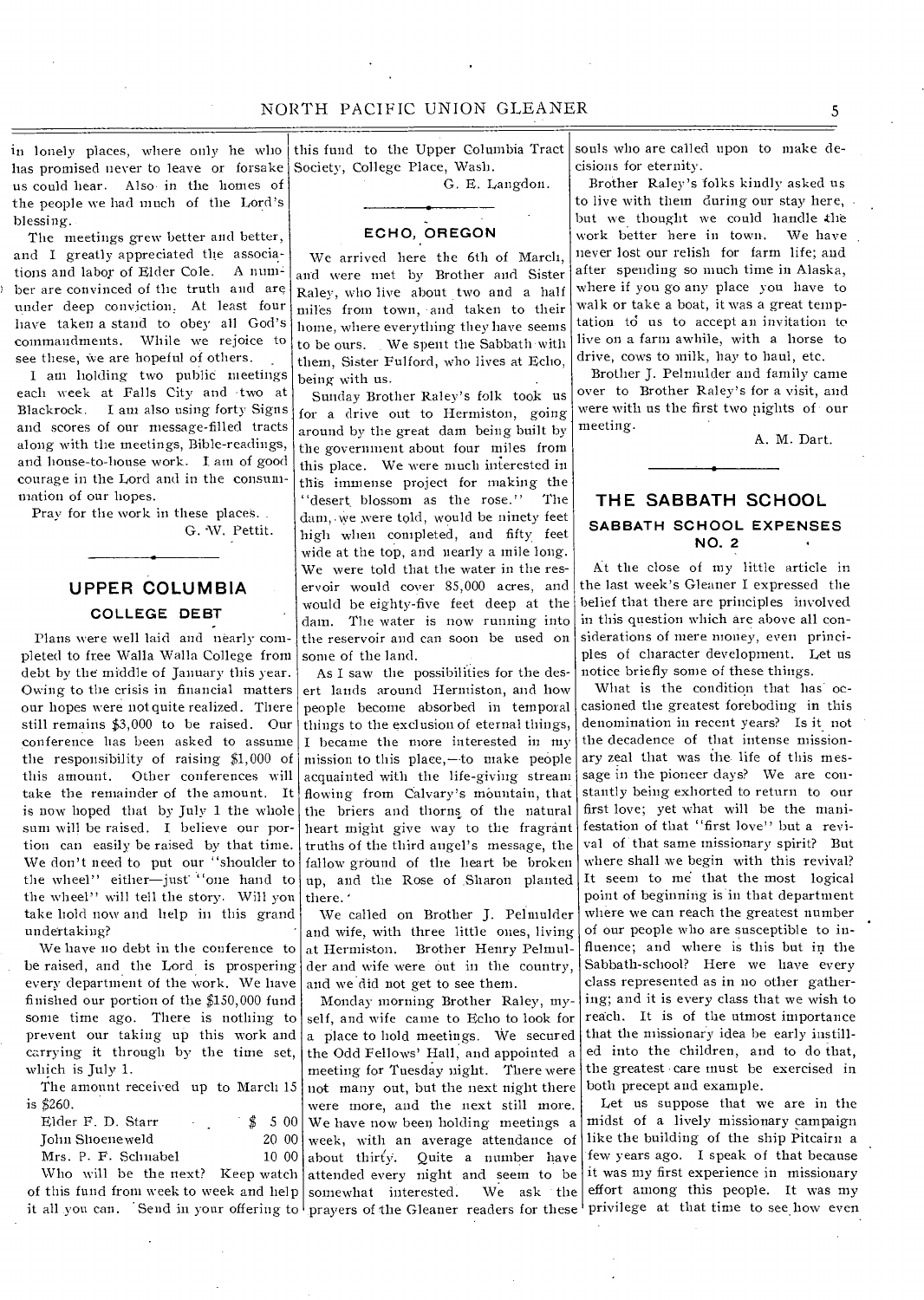young. children can be so enthused with an enterprise that sacrifice for its advancement becomes the pleasure of their lives. But now suppose that after this enthusiam has been worked up to its white heat of earnestness and selfdenial, the reading of a quarterly report reveals the fact that after all only about one-half of the money paid in is going to the real object, the other half to be used for supplies of the school. If you have never just happened to note the effect of such a thing, you would be surprised to see how quickly the interest cools; and for the next enterprise you will have occasion to wonder why you can not seem to get hold of the children. You will be fortunate indeed if you are able ever again to raise them to that high standard of interest. You may make a nice little talk on the necessity of meeting the running expenses of the school, and that this is only another form of missionary work and all that-and it is all truth—and the children will not attempt to frame an argument against it—but deep down in their hearts there will remain a feeling that the money which they gave should have gone to the object for which they were encouraged to give it, and that in a sense they have been cheated. A seed of distrust has been dropped that will surely bear its fruit. The missionary idea in the minds of those children has received a check to its normal growth from which it may never fully recover. It takes a very little thing to turn a strong current if the power is applied at just the right point. This is a comforting thought if the channel has been turned in the right direction, but a very disturbing thought if we discover when too late that it is going in a wrong direction. In next issue we will speak of another phase of the subject:

Helen C. Conard. .

#### **SUPERINTENDENTS**

A superintendent full of enthusiam and activity is what the school needs. Constant efforts should be made to have is a subject of general conversation. life and interest in every part of the Sabbath-school service. Even the cheerful expression of the countenance will have its influence. <sup>''</sup>If any have clouds encompassing their souls, let them work out into the sunlight before they enter the Sabbath-school."—Testimonies on Sabbath-school Work, page 19.

"Don't go before your school without

a carefully prepared program of the entire session. Always know what you mean to do first, and next, and next, and last. Then quit." Do not let the exercise drag at any point; keep the ball rolling until the last song is sung.

"Don't fail to clinch the central truth of each lesson by a brief, but pointed, review.

"Don't allow general exercises, however attractive and beneficial, to infringe one moment on the teacher's time.

"Don't forget the one object of all Christian work is to bring souls to Christ and to develop Christian character. Aim at nothing else.

"Don't do the work in your own strength. Of yourself you are nothing; keep close to Christ. He is more interested in your school than you can possibly be. Tell him all about it. Ask him to lead and guide you. Let his light and love shine through you in all that you do. Be cheerful. Be prayerful. Be humble."

#### **THE UNITED STATES NAVY**

Sixteen mammoth battleships, the flower of the United States Navy,are now slowly making their way nom the Atlantic to the Pacific Ocean.

It is expected that the fleet will enter San Francisco harbor about May 6, 1908, and then will occur one of the grandest naval demonstrations. in the history of the world. In addition to this battleship fleet, the entire Pacific Coast squadron will be in the harbor.

The mayor of San Francisco has appointed a large representative committee to make preparations to receive this fleet, and a very elaborate program has been arranged.

From fifteen to twenty thousand men are on these battleships, and their arrival will bring together a vast concourse of people.

The attention of the whole country yes, of-the whole world—is now turned toward this event, and. their arrival here is being watched with great interest. It

This presents another splendid opportunity for us to get the truth before the people. We have therefore decided to make the Signs of the Times dated May 13 a number devoted especially to this subject.' ''

This nutifber will be beautifully illustrated with special half-tone engravings. On the first page there will be a large portrait of Vice-Admiral Evans, commander of the fleet, surrounded with an illustrated naval border, printed in colored ink.

The fourth cover page will contain a view of the United States battleship fleet.

On the first page of the . paper, inside the cover, there will be a cartoon by Mr. Maybell, our New York artist, entitled

'CONSECRATED SERVICE.

Here is presented a large figure of a soldier leaving behind the attractions of the world and pressing on to victory.

The whole paper—sixteen pages and cover—will be filled with live articles on the great themes of the gospel, written with a view not only to interest the reader, but to save souls. Here are some of the subjects:

God's Call to Service: The Conflict; The Captain; The Reward.

Signs of the Times: Riches, Intemperance, War Preparations, etc.

The Law of God.

Bible Readings on Important Topics.

The Outlook Department, specially illustrated. Here we will give the statictics of the marries or the world, their wonderful growth within the last few years, what all this means, etc., etc.

Altogether it will be one of the most interesting, attractive, and important numbers we have ever issued.

The California Conference expects to circulate 25,000 copies, at least, among the soldiers, sailors, and marines, and in the cities around San Francisco Bay.

It will, no doubt, sell equally as well all over the United States, and it is hoped that a special effort will be made to give it a wide-circulation. This event present another opportunity to give the truth to the people in an attractive form.

PRICE OF THIS NAVAL NUMBER

| Single copies -       | $10$ cents     |
|-----------------------|----------------|
| 25 to 100 copies<br>- | 3 cents        |
| 100 copies and over   | $2\,1-2$ cents |

Five or more copies mailed direct from the office of publication to individual names and addresses furnished, 4 cents per copy.

Regular subscription price, 1 year, 52 numbers, \$1.50.

Address your state tract societv, or Signs of the Times, Mountain View, Cal.

## **NEW TRACTS**

"Drunkenness and Crime—Their Sig-. nificance." By Mrs. E. G. White.

Every .Seventh-day Adventist should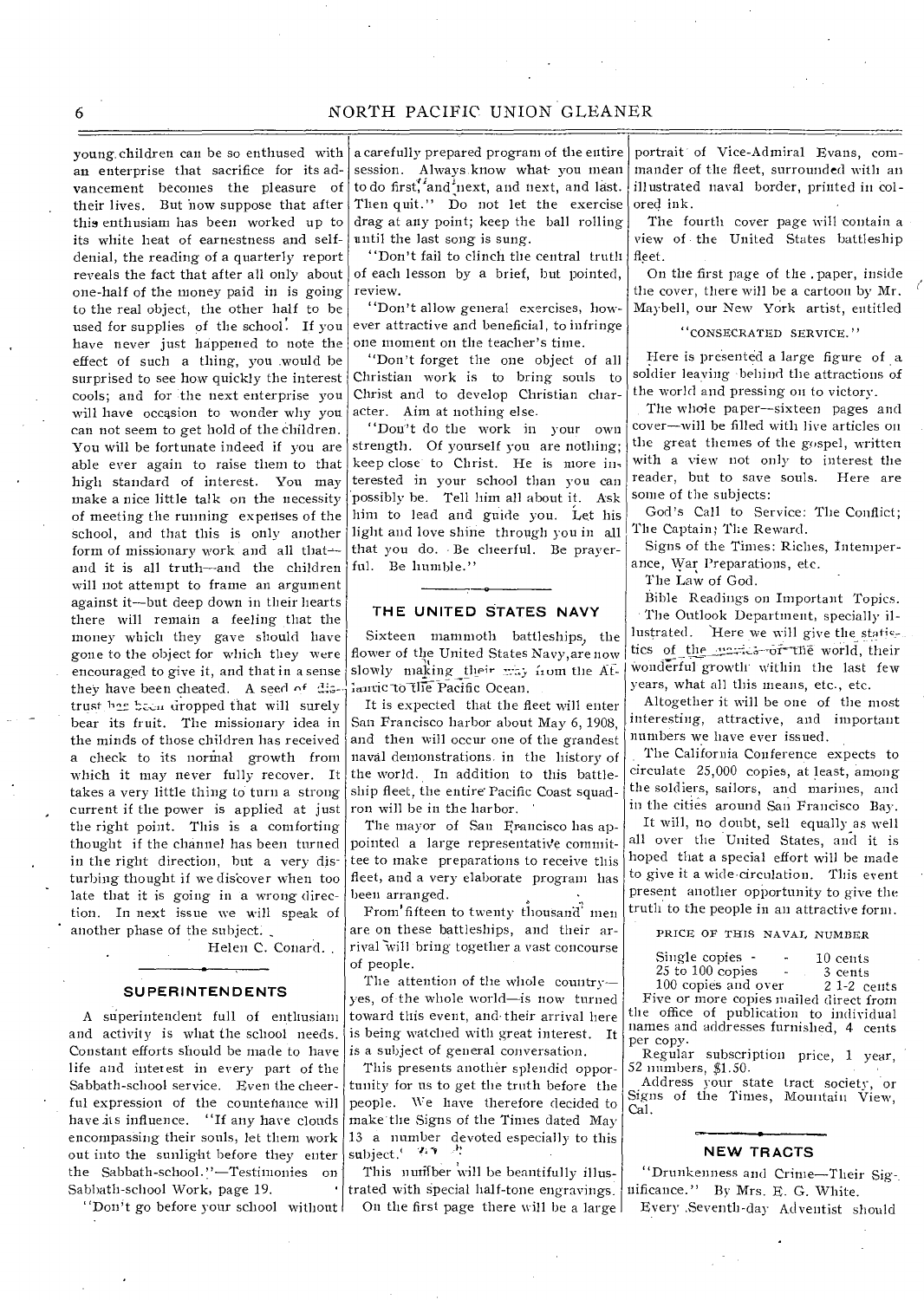read this tract and the facts and warnings given in it should be placed in the in our work, and we must awaken to hands of the people who on every hand the situation as never before. are seeking a remedy for the presentday reign of crime and intemperance. "More intoxicating liquors are used today than have ever been used heretofore."

This is B. S. L. number 196, price one cent each.

"Christian Science in the Light of Reason and Revelation."

This is a pamphlet of 50 pages containing the articles written by Elder R. A . Underwood which articles have appeared in the Signs of the Times.. It outlines the principles of Christian Sci, ence in a very clear and comprehensive way.

B. S. L. number 197, price 10 cents each.

"Mormonism and the Bible—Do They Agree?'.'

Mormons send their missionaries everywhere and this tract shows the teachings of Mormonism in comparison with the Bible teachings. More than fifty comparisons in deadly conflict.

Price one cent each.

Order of Western Oregon Missionary Society 285 Salmon Street, Portland Oregon.

## **A NEW TRACT**

The readers of the Gleaner noticed Elder Langdon's article of last .week calling attention to the new tract entitled "Prohibition and Sunday Legislation." This tract places us in the right light before the people, and should have a wide circulation. The price is only one cent, and it can be ordered from your tract society.

Years ago the Spirit of Prophecy said: "The silent messengers of truth should be scattered like the leaves of autumn." Why may not this new tract be scattered everywhere? While circulating the petitions it would be well to take a quantity for distribution.

Do hot hold the petitions until all the blanks are filled, but send as fast as you can. Then write the members of the two committees in whose hands the Sunday bills are placed. A list of these committees are found in the Gleaner of March 18.

There are many among the churches who can spend some time in securing ginning to the end shows it to have names to the petitions, also in placing been her daily companion and hourly

We have reached very important times

A. J. Breed.

**ADVERTISING ,** 

At the session of the North Pacific Union Conference just past it was voted that a limited amount of space for .abvertising purposes be allowed in the Gleaner. A committee was appointed to take under consideration the question of rates and amount of advertising and character of the same. This committee recommended that no advertising of any sort whatever be solicited and that no display advertising or advertising of a strictly commercial nature be accepted. Only such advertising as for the securing of help for our institutions, or to assist worthy persons in obtaining employment, or for charitable work, or to assist our brethren and sisters in the disposition of property whereby they may assist the cause or be enabled to enter the work, will be accepted.

The rates of this class of advertising will be as follows: A charge of 50 cents per insertion of forty words or less, and 10 cents per line for each additional line, no discount to be allowed for several insertions.

## **OBITUARY**

the tract in the hands of the people. meditation. Her last words to her Allen—Died at College Place, Washington, March 16, 1908, of Pneumonia, after an illness of only two days, Sister Adelia Allen, Wife of James T. Allen, in her seventy-fourth. year. Adelia Flint was born in Alleghany County, New York. She was one of a family of five children, two only of whom are now living, one sister in California and one brother in College Place, Washington. Sister Allen was first married to William Dolson who lost his life with several others by the sinking of a boat in the Mississippi River. By this union one son was born who is now living in Kansas. She was later married to James Allen of Wisconsin in 1862. Eight children were born to them, seven of whom are now living, also an aged companion to mourn their loss. Sister Allen had been a faithful sister in the Lord's vineyard for many years. The way in which her old Bible was marked from the be-

family were, "Make sure work for the<br>kingdom." Her funeral services were Her funeral services were conducted by the writer assisted by Elders W. **B,** White and A. J. Breed. G. E. Langdon.

Brother and Sister C. K. Hoover are happy over the arrival of  $\cdot$  a little son on March 15.

Elder E. W. Catlin is at Malaga, Wash., in the interest of the school and young people's work.

Brother F. M. Oliver writes that one family has embraced the faith where he has been giving Bible-readings at Pomeroy.

The work is moving on apace in all parts of the field. Be of good cheer brethren and sisters and "sow thy seed beside all waters."

Miss Clara Rogers closed her school at Genesee, Idaho, last week and will teach in Walla Walla College till the close of the year.

Brother C. W. Gibson of Colville, Wash., spent nine hours canvassing last week for Great Controversy, gave eleven exhibitions of his book, and took nine orders amounting to \$23.50.

Are you planning to attend the book men's drill in Walla Walla College April 9-26? This will be an excellent opportunity for any who are thinking of taking up work for the Lord.

Brother T. G. Johnson says orders are coming in well for the tract "Prohibition and Sunday Legislation." Send in your orders right away; these tracts will do great good. \$1.00 per hundred postpaid.

Elder E. H. Huntley, Bosshurg, Wash., sent in a large order for books and tracts last week. In the order was fifty-two oxford Bibles, amounting to over \$150. He states that they have about fifty members in the Sabbathschool.

G. E. Langdon.